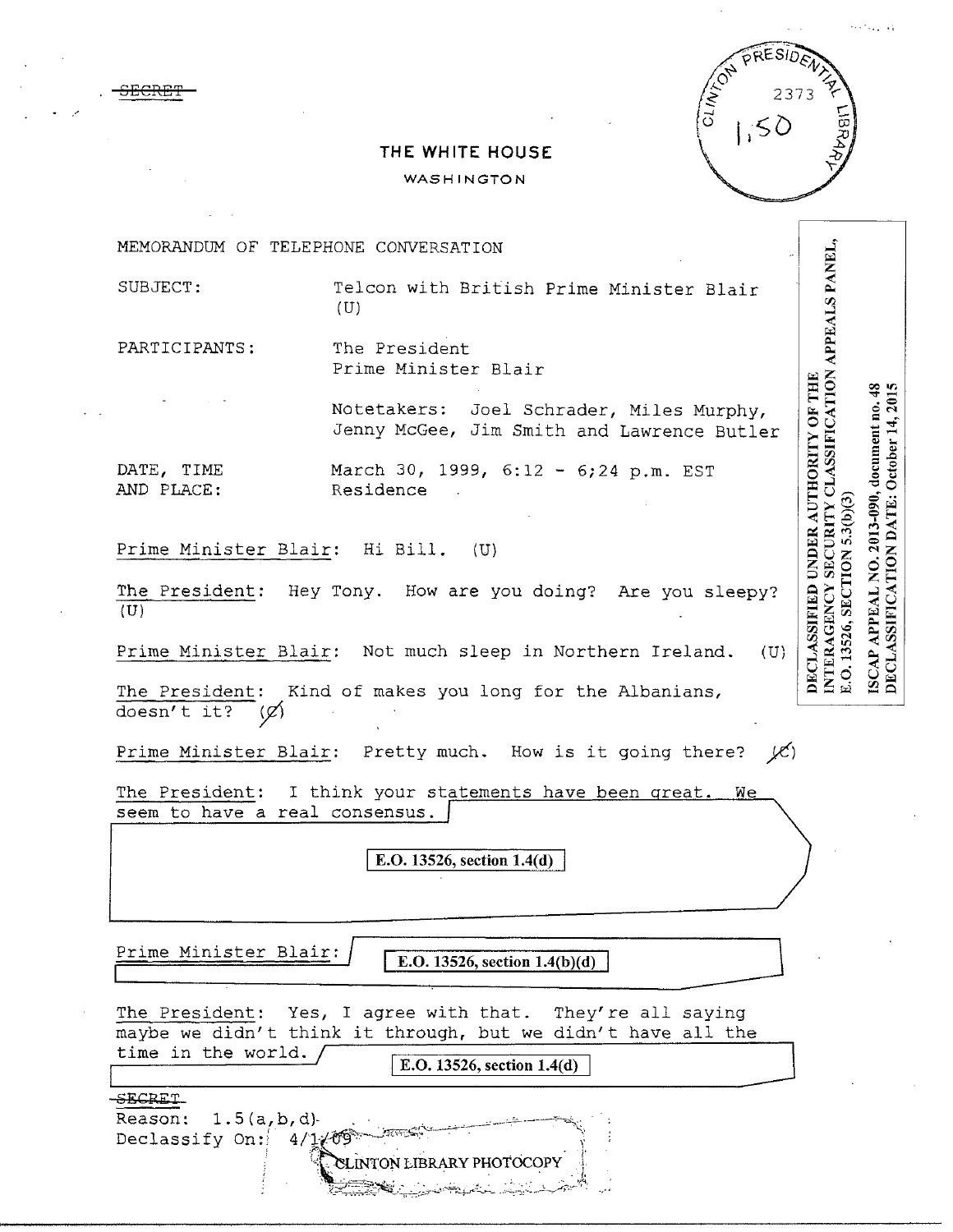2 <del>ECRE</del>T I **E.O. 13526, section l.4(d)**  I urge you to keep briefed on this issue on particulars, in part because we are being nickeled and dimed on some of the details<br>by the Allies. My instinct is to go on for maximum My instinct is to go on for maximum<br> $\sqrt{ST}$  $effectiveness.$ **IE.O. 13526, section 1.4(b)(d)** Prime Minister Blair: The President: E.O. 13526, section 1.4(d) Prime Minister Blair: The President: We need them over here. Who were they?  $\cancel{\varnothing}$ <br>Prime Minister Blair: The President: Are they living in London now, or Albania? Where? + <del>C</del> Prime Minister Blair: / **IE.O. 13526, section 1.4(b)(d)** The President: Can you have your people send the names to our people so we know who they are? I want to stage a meeting here to give them some American publicity. *kC\*  Prime Minister Blair: I will put that in train.  $+e^+$ The President: Alright, where are we on Ireland?  $+C$ <del>SECRET</del>

LINTON LIBRARY PHOTOCOPY

ساستان المنكار فتكاسيخ والمستركب

<u>Best</u>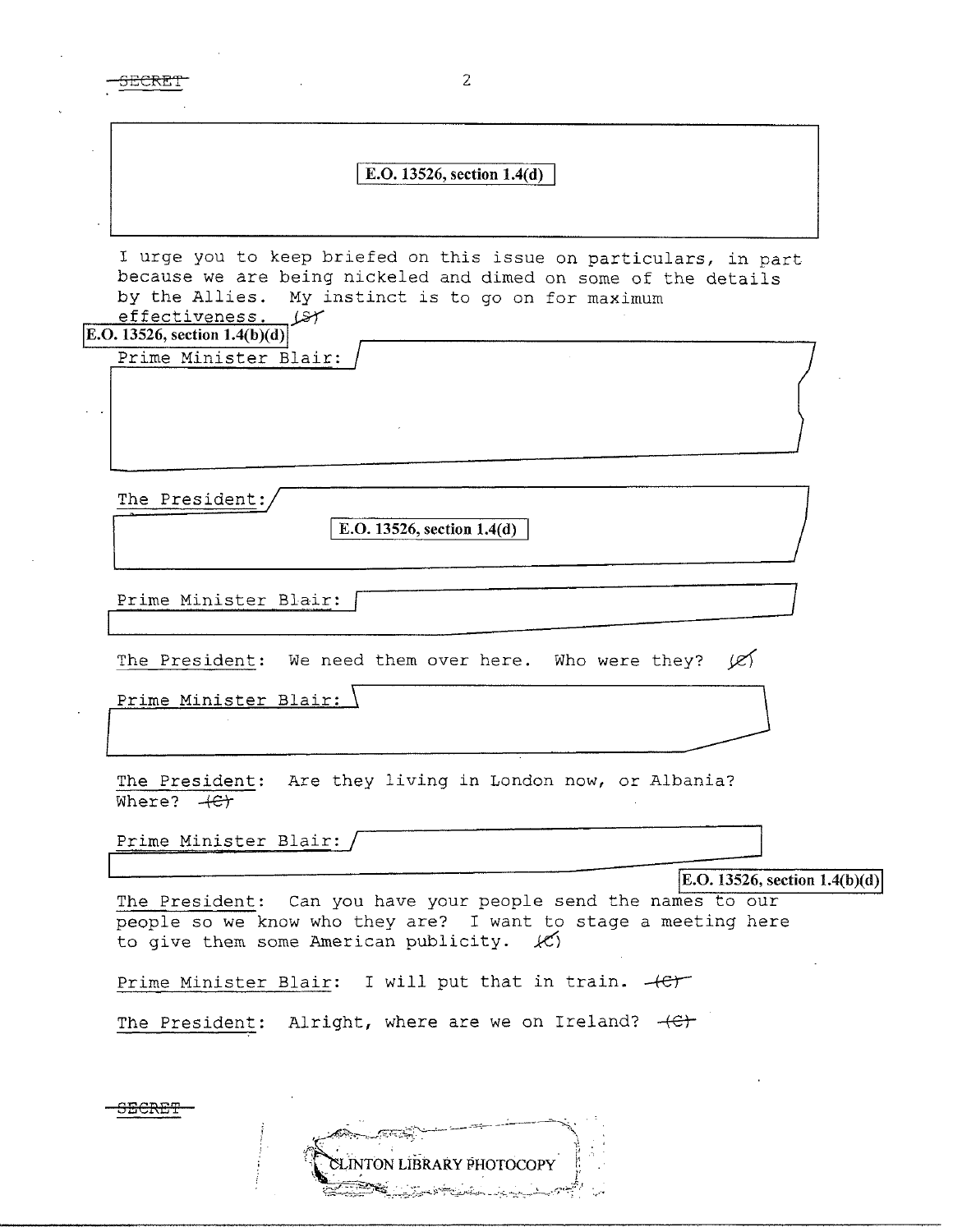| <del>SECREJ</del><br>E.O. 13526, section $1.4(b)(d)$ | 3                                                                                           |  |
|------------------------------------------------------|---------------------------------------------------------------------------------------------|--|
| Prime Minister Blair:                                |                                                                                             |  |
|                                                      |                                                                                             |  |
|                                                      | The President: Why? What is their argument? +et                                             |  |
| Prime Minister Blair:                                |                                                                                             |  |
|                                                      |                                                                                             |  |
|                                                      | The President: What is the IRA excuse for not doing it?<br>fet                              |  |
| Prime Minister Blair:                                |                                                                                             |  |
| $+e$                                                 | The President: How can it be surrender when the war is over?                                |  |
| Prime Minister Blair:                                |                                                                                             |  |
|                                                      | The President: And they don't buy that? $-\left(\frac{C}{C}\right)$                         |  |
| SECRET                                               | E.O. 13526, section $1.4(b)(d)$<br>CLINTON LIBRARY PHOTOCOPY<br><b>RACTION AND STRAIGHT</b> |  |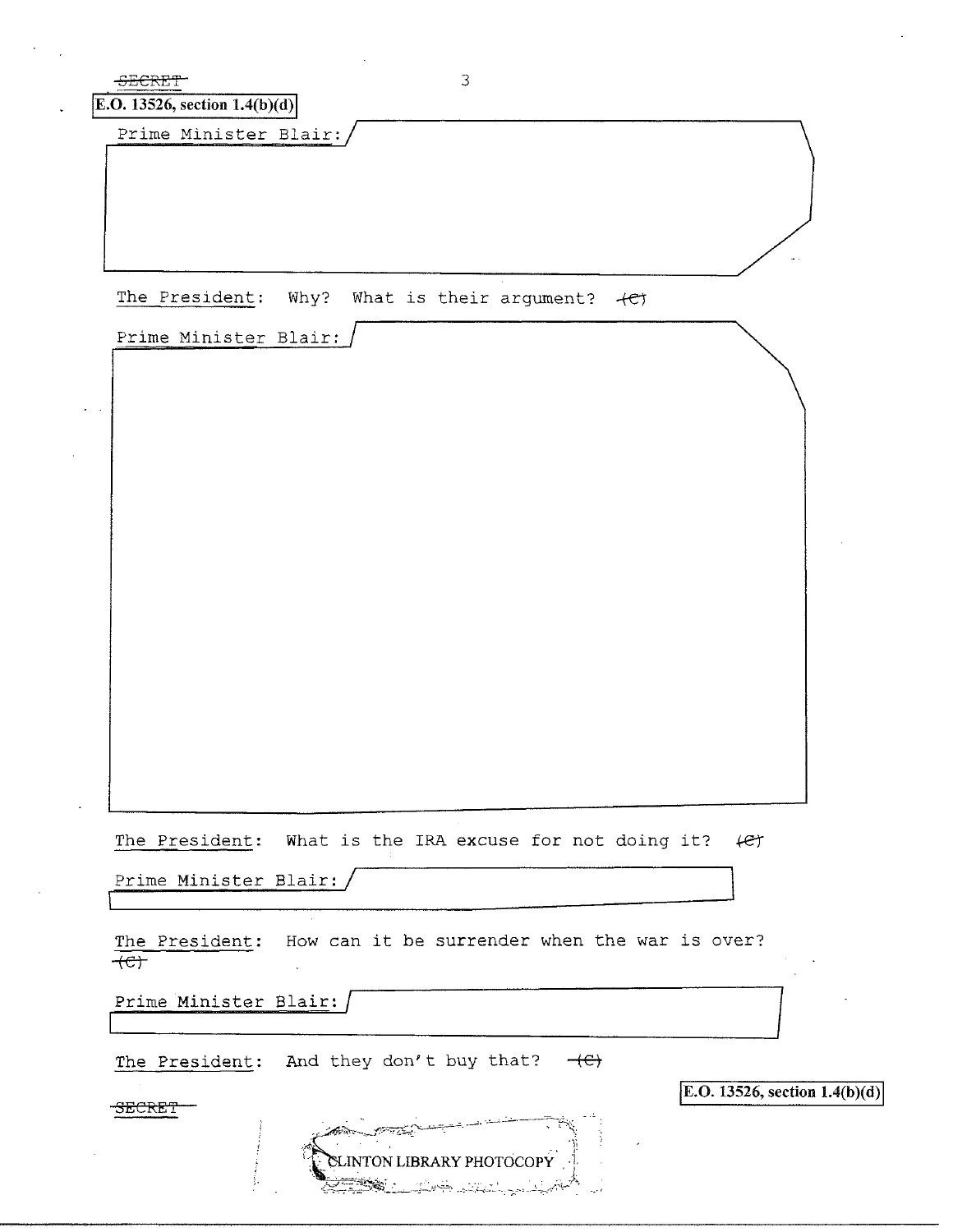<del>ECRET</del>

4

 $$ 

Prime Minister Blair:

The President: Do you want me to call Gerry?  $+e^+$  $\frac{1}{\sqrt{1-\frac{1}{2}}}$ 

Prime Minister Blair: /

time is it now?  $(\varnothing)$ 

The President: When do you want me to call Adams? *IE1* Prime Minister Blair: I think it's worth calling him. What

The President: It's getting late. What is it, twelve-thirty there?  $H$ 

'~~~~~~~~~~~--------

Prime Minister Blair: It's probably not too late to call him even now.  $\angle$ *e* 

The President: But in no case no later than tomorrow. OK, I'll see what I can do. *let* 

Prime Minister Blair:

The President: All he ever wanted was an aggravated bonfire. To all of us linear thinkers it doesn't seem like much of a big deal . **.+er** 

 $\overline{\phantom{a}}$ 

Prime Minister Blair:

The President: It doesn't look like surrender if you have all these people involved being let out of prison and all the others are involved. It's crazy.  $4e^r$ 

**INTON LIBRARY PHOTOCOPY** 

~:;'.2~~~?~~~'.~::;.:"-:"j~c.::~\,:·~;:;\_ ~)-:~,-~~~·:;,.--.:?-:·:\_;,f',-......:;1t: ., , */* 

''.\_\

i.

**IE.O. 13526, section 1.4(b)(d)** 

Prime Minister Blair:

**£EGRET**